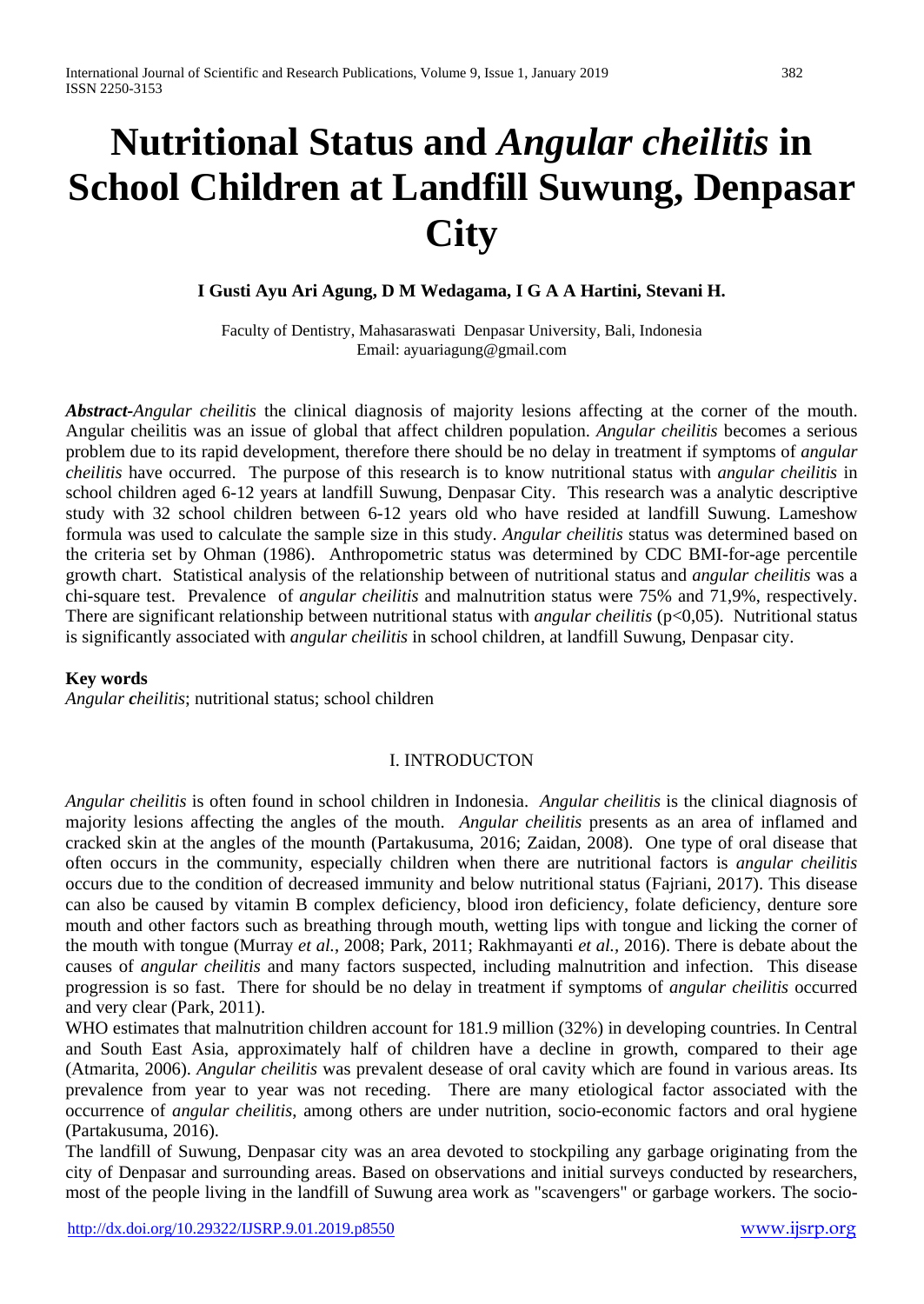economic life of the people is still in the middle to the bottom where the environmental and housing conditions are very concerned, there are many piles of garbage strewn, puddles that do not flow, clean water is not available,as well as less hygienic food, is it all becomes the trigger factor of *angular cheilitis*.

Based on the above, the authors are very interested to conduct research on the relationship of nutritional status with *angular cheilitis* in school children who live in the landfill of Suwung, Denpasar city.

#### II. MATERIAL AND METHOD

The design of this study was a analytic descriptive study, with cross sectional study approach (Notoatmojo, 2002). This research was conducted in the landfill of Suwung,Denpasar city. The time of this research was conducted from September to October 2017. The study population was all school children residing around landfill of Suwung, aged 6-12 years, based on preliminary survey amounted to 40 children. The samples in this study were children who met the inclusion and exclusion criteria. Inclusion criteria are samples willing to be examined and parental consent, able to communicate well, cooperative during the data taking and present at the time of examination. Exclusion criteria are children who are mentally retarded.

The nutritional status of children was a state of children health, determined by the physical degree of energy and other nutrients derived from food whose physical effects can be measured based on the anthropometric index (Khairina, 2012).

Lameshow formula was used to calculate the sample size in this study (Lameshow, 1990). The number of samples set in this study were 32 school children. Angular cheilitis status was determined based on the criteria set by Ohman (Ohman *et al*., 1986). Anthropometric status was determined by CDC BMI-for-age percentile growth chart. Statistical analysis of the relationship between of nutritional status and *angular cheilitis* was a chi-square test.

Weight of each subject was measured using an electronic weighing scale to the nearest 0,1 kg and height was measured to the nearest 0,1 cm using a microtoise.

#### III. RESULTS

The subjects of this study was with 32 school children between 6-12 years old, who have receded in the landfill of Suwung, Denpasar city. In this study was found 24 respondents (75%) with *angular cheilitis* and 8 respondents (25%) without *angular cheilitis*. In this study found 14 respondents (43.75%) were 6-7 years age group, 5 respondents (15.63%) were 8-9 years age group, 10 respondents (31.25%) were 10-11 year age group, and 3 respondents (9.38%) are 12 years age group. Thus, most of the respondents in this study were the age group of 6-7 years (43.75%).

In this study found respondents had *angular cheilitis* and below malnutrition status were 75% and 71,9% respectively. In this study was found from 20 respondents (62.5%) who had below malnutrition status, also had *angular cheilitis*, 3 respondents (9.4%) who had below malnutrition status did not experience *angular cheilitis.* Of the 4 respondents (12.5%) who had normal nutritional status, experience *angular cheilitis*,

Statistical test results using pearson chi-square showed that the significance value of 0.013. Pearson chisquare significance value for cross tabulation between nutritional status and occurrence *angular cheilitis*, smaller than probality value. Thus, it can be concluded that the nutritional status of children in landfill of Suwung, Denpasar city has a significant effect on the occurrence of *angular cheilitis.*

#### IV. DISCUSSION

*Angular cheilitis* the clinical diagnosis of majority of lesions affecting the angles of the mouth. *Angular cheilitis* presents as an area of inflamed and cracked skin at the angles of the mounth*.* One type of oral disease that often occurs in the community, especially children when there are factors of malnutrition. There is debate about the causes of *angular cheilitis* and many factors suspected about the pathogenitas of this state, including malnutrition and infection. Lack of nutrition can be due to lack of vitamin  $B_2$ , riboflavin, vitamin  $B_6$ , piridoksin, iron, folic acid and biotin. *Angular cheilitis* becomes a serious problem due to its rapid development (Zaidan, 2008).

The prevalence of *angular cheilitis* is quite high in Indonesia (Yusran *et al*., 2013). This is in accordance with the results of this study was found 24 respondents (75%) there are *angular cheilitis* and 23 respondents (71,9%) there are below malnutrition. This could be due to the fact that the children are domiciled in the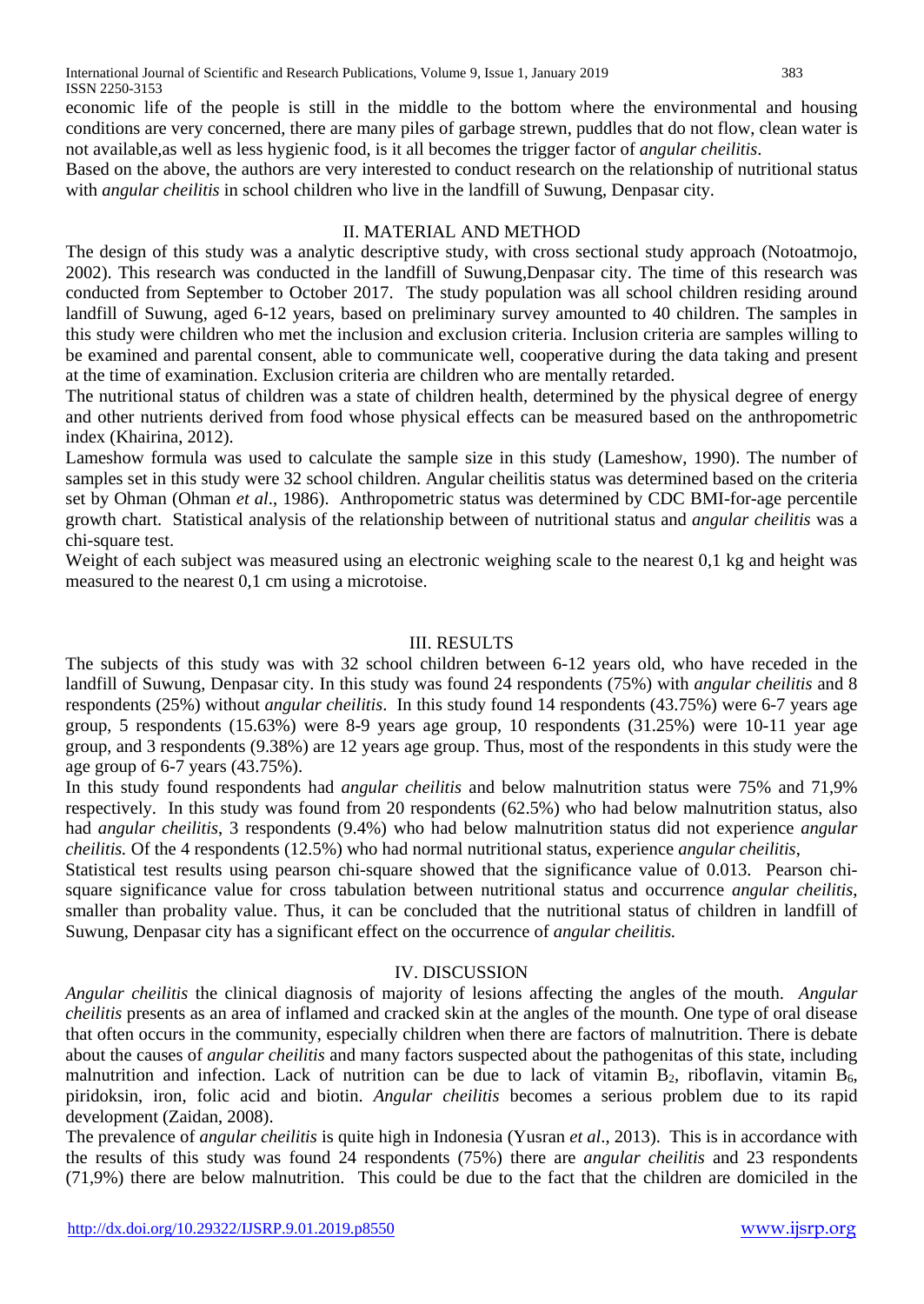landfill of Suwung area, help his parents work as "scavengers" or garbage workers. The socio-economic life of the people is still in the middle to the bottom where the environmental and housing conditions are very concerned, there are many piles of garbage strewn, puddles that do not flow, clean water is not available, as well as less hygienic food, is it all becomes the trigger factor of *angular cheilitis* (Partakusuma, 2016). Confirmed also by Atmarita that children living in very unhygienic slums correlate with nutritional deficiencies to the triggering factor of *angular cheilitis* (Atmarita, 2006). This is because children aged 6-12 years including nutritionally vulnerable groups in accordance with the WHO statement that children aged 6- 12 years are among the vulnerable groups of nutrition is a group in the community most susceptible to health problems or susceptible to malnutrition (Diana *et al.*, 2015). There are several etiological factors of *angular cheilitis* such as *Candida albicans* fungal infections, nutritional deficiencies, avitaminosis, and bad habits. Candidiasis is a red and creamy mushroom infection that originally looks like a patch formed on a moist surface in the mouth and can cause pain. This condition can cause difficult to swallow and changing the sense of taste. Candidiasis is more common in children with a very low immune system (Murray *et al.*, 2008).

This study concluded that the nutritional status of children in landfill of Suwung, Denpasar city has a significant effect on the occurrence of *angular cheilitis*. This is consistent with statement that malnutrition is major cause of *angular cheilitis* in the third world countries. Nutrition deficiency may lower the immune system by impairingthe cellular, so it provide of opportunistic infections such as *candida albicans* for the occurrence *angular cheilitis* especially in poor oral hygienes subjects. *Angular cheilitis* occurs in children frequently because of lack of nutrition. Nutritional status of children in which the maincause of *angular cheilitis* in children is a nutritional deficiency caused by lack of protein, vitamin A,  $B_2$ ,  $B_6$ ,  $B_{12}$ , piridoksin, C, E, folic acid, biotin and mineral Fe, Zn (Budisuari *et al.,* 2010; Rakhmayanti *et al*., 2016). One type of oral disease that often occurs in the community, especially children when there are nutritional factors is *angular cheilitis* (Fajriani, 2017).

In this study, it was found that in subjects with normal nutritional status experienced *angular cheilitis* were 12,5%. Similarly found in this study prevalence of respondents (9.4%) who had below malnutrition status did not experience *angular cheilitis.* This can happen because of nutritional status measurements by using CDC BMI-for-age percentile growth chart. This is in accordance with the opinion of Fajriani and Greenberg that athough the child's nutritional status is normal, the child may have vitamin  $B_2$ ,  $B_{12}$ ,  $B_6$ , piridoksin, folic acid, Fe, or biotin deficiency, is it all becomes the trigger factor of *angular cheilitis* (Fajriani, 2017; Greenberg, *et al*., 2008). There is debate about the causes of *angular cheilitis* and many factors suspected about the pathogenitas, including malnutrition and infection. Any etiologic factor causing *angular cheilitis* especially nutritional deficiency correlates with slum environmental conditions. Bacterial infection and mechanical factor often occur in children with bad habits such as licking the corner of the lip and sucking finger. These will accumulate the saliva on the corner of the mouth and unwittingly provide perfect environment for infections agents in causing between *angular cheilitis* and large intake of carbohydrates has been shown, and it was assumed that a high salivary concentration of 384lucose predispose to infection, in the angles of the mouth (Atmarita, 2006).

#### V. CONCLUSION

This study was found 75% respondents there are *angular cheilitis* and 71,9% respondents there are below malnutrition. Nutritional status is significantly associated with *angular cheilitis* incident in school children, in landfill of Suwung, Denpasar city.

#### **REFERENCES**

Atmarita, S. *Analysis of the nutritional and public health situation* Jakarta : Gramedia Pustaka Utama. 2016. Budisuari, M.A., Oktarina, Mikrajas. Relationships and eating habits brushing teeth with oral health. B. P. *Sistem Kesehatan*,13 (1): 17. 2010.

Diana, S., E.S. Rinna, D. Indeswati. The role of sorbitol in maintaining salivary pH stability in the caries prevention process. *Dent. J*, 38 (1), 2005

Fajriani, .Manajement of *angular cheilitis* in children. *J. of Dentomaxilofacial*, 2(1): 2017.